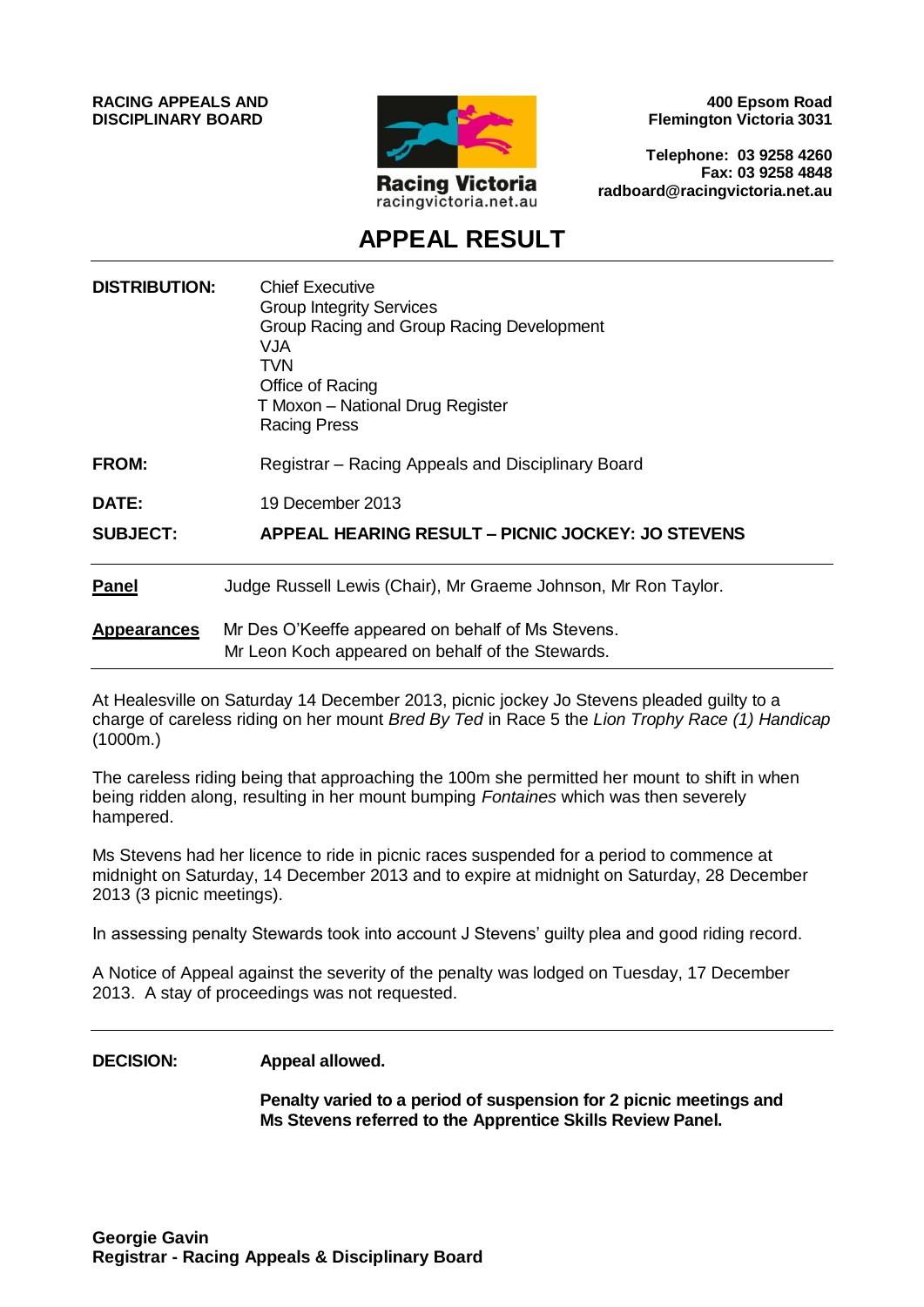# **TRANSCRIPT OF PROCEEDINGS**

# **RACING APPEALS AND DISCIPLINARY BOARD**

\_\_\_\_\_\_\_\_\_\_\_\_\_\_\_\_\_\_\_\_\_\_\_\_\_\_\_\_\_\_\_\_\_\_\_\_\_\_\_\_\_\_\_\_\_\_\_\_\_\_\_\_\_\_\_\_\_\_\_\_\_\_\_

**HIS HONOUR JUDGE R.P.L. LEWIS, Chairman MR G. JOHNSON MR R. TAYLOR**

#### **EXTRACT OF PROCEEDINGS**

#### **DECISION**

# **IN THE MATTER OF THE LION TROPHY RACE (1) HANDICAP OVER 1000 METRES AT HEALESVILLE ON 14/12/13**

**PICNIC JOCKEY: JO STEVENS**

## **MELBOURNE**

## **THURSDAY, 19 DECEMBER 2013**

MR L. KOCH appeared on behalf of the RVL Stewards

MR D. O'KEEFFE appeared on behalf of the Appellant